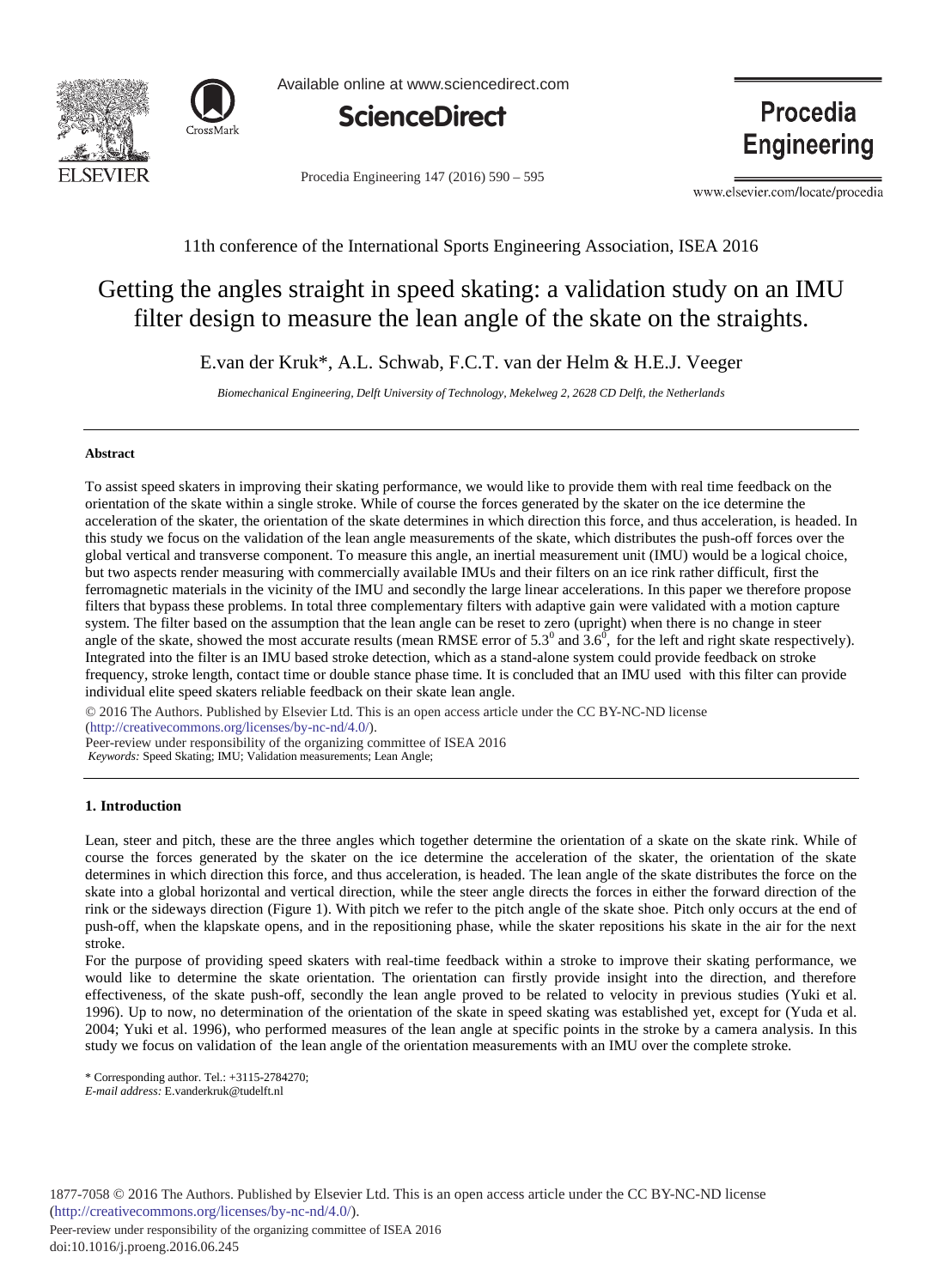An Inertial Measurement Unit (IMU), when filtered with the right algorithm, is an exquisite choice to continuously measure orientation with low interference. These systems are light weight, small sized and low cost. Unfortunately, disturbances on an indoor rink hamper the functioning of the commercially available orientation measurement units and their filters (van der Kruk 2013). Ferromagnetic materials in the vicinity of the IMU on the skate, e.g. the cooling pipes under the ice, disturb the local magnetic field and thereby render the first problem for the filtering algorithm. Second problem to address is motion dynamics. During speed skating, the skate moves uninterruptedly, either by gliding over the ice, or by repositioning the skate after retracting the skate from the ice (Allinger & Bogert 1997). This causes linear accelerations which disturb gravity-based algorithms. Contrary to studies in walking or running, where the foot has no velocity during push off, there is no static condition in speed skating to reset the drift of the IMU. In addition, when the skater passes through the curve, the centrifugal forces interfere with the measurements. Accurate measurements of the orientation of the skate with an IMU can therefore only be tackled by determining an algorithm which can by-pass these interferences.

The Extended Kalman Filter (EKF) is an accepted basis for the majority of the orientation filter algorithms and is the most applied one in commercially available orientation sensors. However, tuning the variables in the filter is a precise and difficult job, and the result is sensitive to changes in the environment. This can become a problem in speed skating when different rinks, each with their own cooling system, produce different noise levels for the sensors or when the difference in dynamics in speed skating between short and long distances call for a different gain in the EKF. The common alternative to the EKF is a Complementary Filter (CF) because of its simplicity and effectiveness. A complementary filter fuses accelerometer, magnetometer and gyroscope data for orientation estimation such that low pass filtering is applied on accelerometer and magnetometer data and high-pass filtering on the gyroscopic data (Mahony et al. 2008; Valenti et al. 2015; Madgwick et al. 2011). An adaptive gain, making the filter an Adaptive Gain Complementary Filter (ACF), improves robustness of the filter during dynamic motion.

In this paper we validate the lean angle estimation in speed skating measured by an IMU and determined by an Adaptive Gain Complementary Filter on the straight parts with an optical motion capture system(Qualisys 2015). Furthermore, two algorithms are tested, which improve the ACF filter for the application in speed skating, by adding a correction per stroke, based on established knowledge on the dynamics of speed skating. With this we want to provide useful feedback for speed skaters on the orientation of their skates. The algorithms are designed to be applied in real-time measurements.



Figure 1 a) the three frames in speed skating, defined by the orientation of the skate; the global frame is a Newtonian frame aligned to the rink b) experimental set-up in the ice rink of Thialf (van der Kruk et al. 2015); 50m of the straight part were measured by the Qualisys motion capture system. The participants skated three consecutive rounds where one straight part of each (S1,S2,S3) was used for validation of the measurement system.

#### **2. Method**

#### *2.1. Adaptive Gain Filter (VAL1)*

The filter described in Valenti et al. was employed in its original form as the adaptive gain filter and will further be referred to as VAL1 (Valenti et al. 2015). Input to the filter are the unfiltered data of the gyroscope, accelerometer and magnetometer. In this complementary filter first an estimation of the orientation in quaternion form is made by the gyroscope data. This estimation is then corrected by two steps: first the roll and pitch are corrected by an estimation of the accelerometer, second the yaw is corrected by the magnetometer data. In this paper the cut-off frequency for this correction was determined by the procedure described by Yu et al.(Yu et al. 1999). An adaptive gain compares the non-gravitational accelerations to the gravitational forces. If the non-gravitational forces rise and the error magnitude exceeds a certain threshold, the filter will rely less on the accelerometer output. This improves estimations in dynamic situations.

#### *2.2. Self-Designed Filters*

The filters are designed based on a reset point, where the estimation is reset to zero (upright). Although the lean angle is validated in this paper, the pitch angle is of influence on the lean angle estimation and is therefore also mentioned in this section.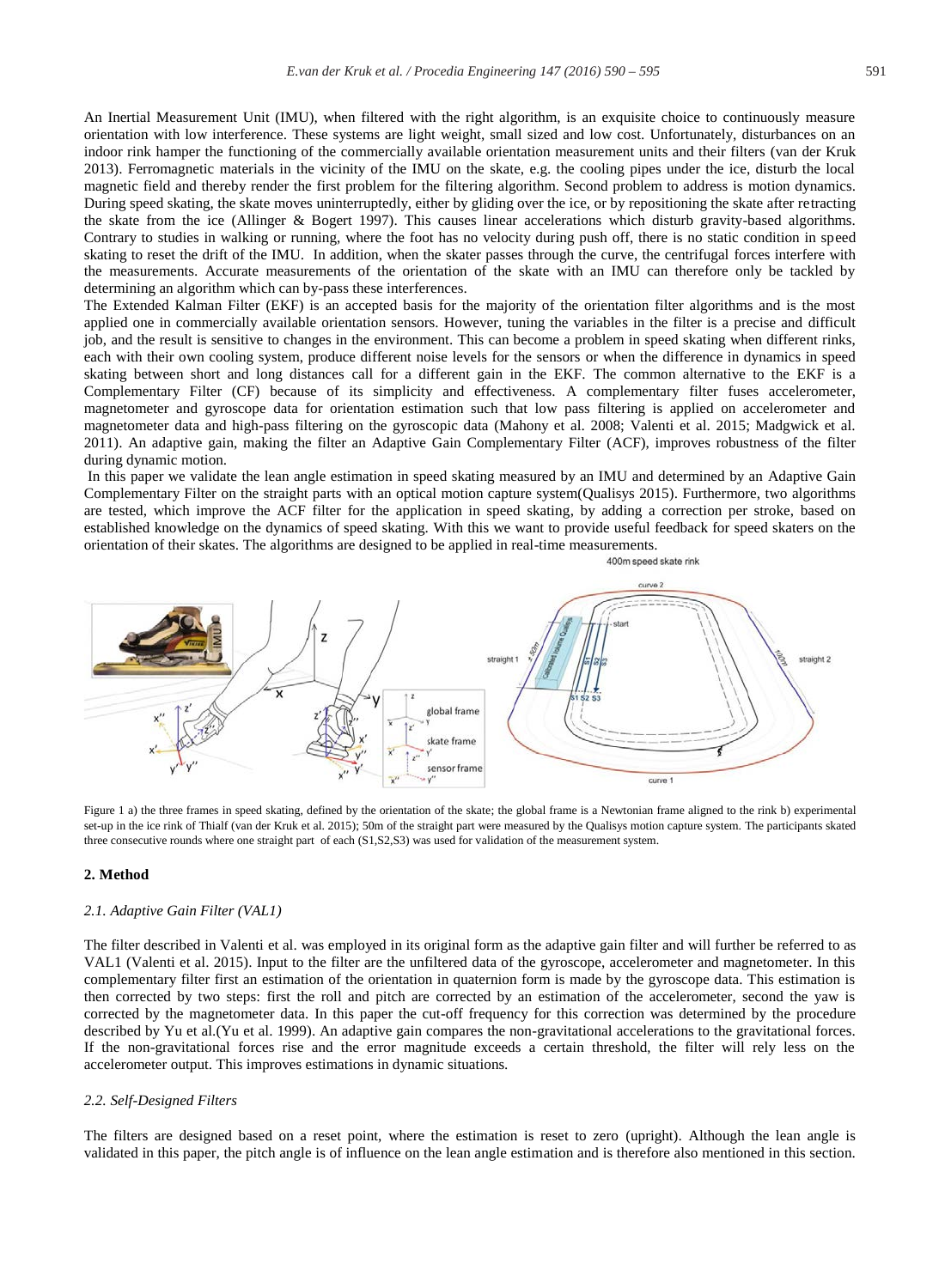The following assumptions were made for the design of the additional two filters:

- I. When the skater places his skate on the ice, the skate is closed, so the pitch angle is zero.
- II. Since speed skating is a cyclic motion, we assume that the integral of the lean angular velocity, which determines the leaning of the skate, is approximately zero over one stroke.
- III. When the skate is perfectly upright (zero lean angle), it is impossible to have a change of heading. Therefore, the lean angle is zero when the change in steer is zero.

With these assumptions two filters were designed. The first filter is based on assumptions I and II (VAL2), the second filter is based on assumption I and III (VAL3). The filters start with an estimation of the orientation at time *t* via the VAL1 filter. The reset steps of the filter are explained in Figure 2.

#### *2.3. Stroke Detection algorithm*

Stroke detection is necessary for the filters VAL2 and VAL3 to recognize the start and end of a stroke. When the skate is in contact with the ice, a high frequency noise appears in the accelerometer signal of the IMU, due to the structure of ice surface. By detecting this noise, an algorithm was made to perform stroke recognition via an IMU (Figure 2).



Figure 2 The infographics show the explanations of the filters VAL2 and VAL3 and the stroke detection algorithm. The graphs are divided into detections and actions. The detections set certain events (a.o.  $t_{\text{end}}$ ,  $t_{\text{read}}$ ,  $t_{\text{exact}}$ , t<sub>reset</sub>,  $t_{\text{start}}$ ), the actions reset the current lean angle or reset the lean angle in a certain domain.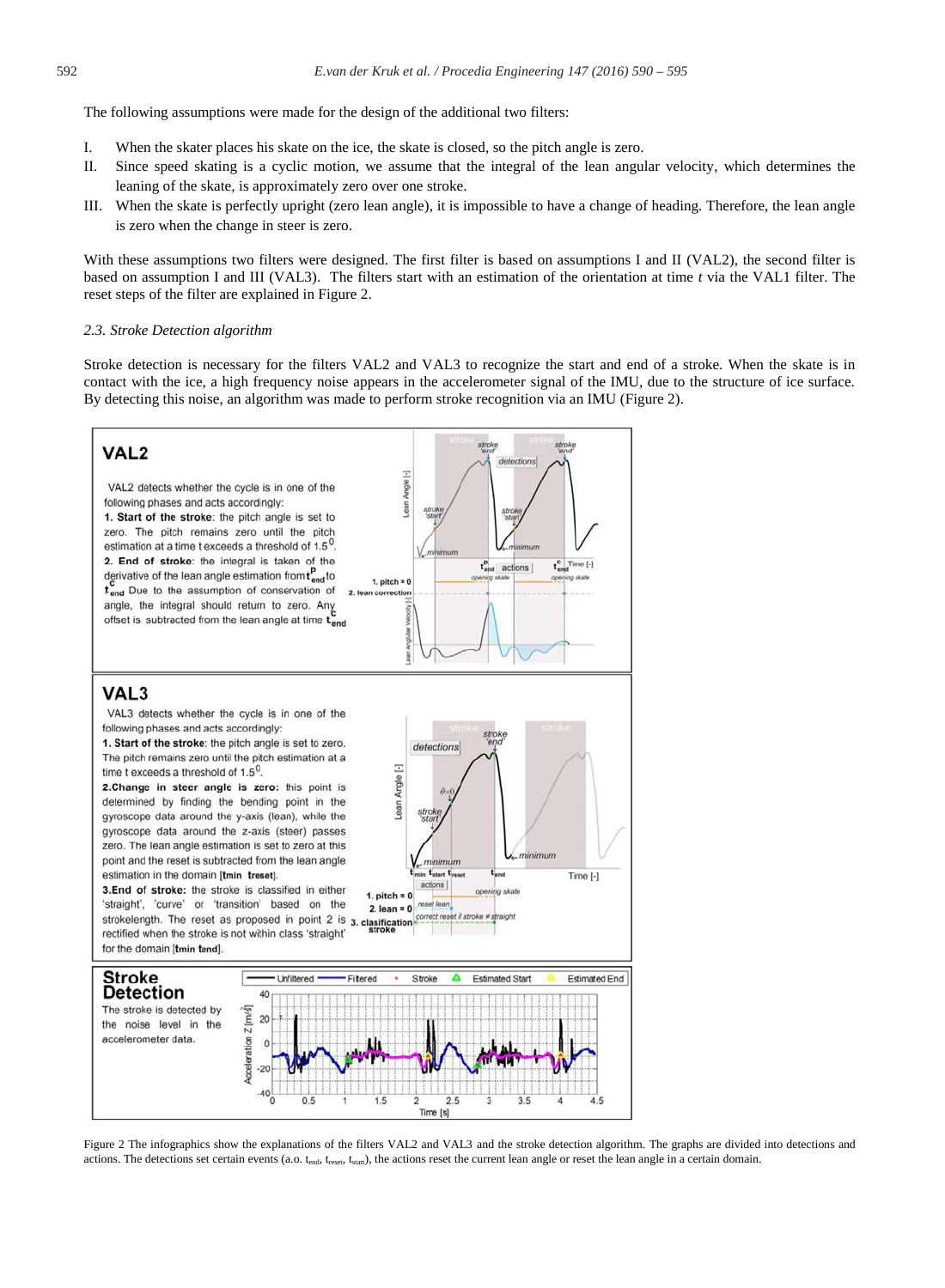#### *2.4. Experimental set-up*

The validation of the filters was done with a data set recorded on the indoor ice rink in Thialf Heerenveen (januari 2015). Four passive markers on each skate were captured by 20 Qualisys motion capture cameras over 50m of the straight part to determine the reference orientation(Qualisys 2015)(300Hz). The number of strokes captured on each straight part varies depending on the participant. Data of three straight parts (S1,S2,S3) in three consecutive rounds of two elite speed skaters at a speed of 10.3m/s were used (Figure 1). The Qualisys orientation data were low passed filtered. Furthermore, the participants skated on instrumented skates with an integrated IMU on the bridge (see Figure 1) (100Hz) (Shimmer3 2015). The instrumented skates measured the forces (van der Kruk et al. 2015). The instrumented skate and Qualisys system were synchronised via a digital start and end pulse. As the initial condition, the orientation measured by Qualisys at  $t=0$  (start of S1) was taken.

#### *2.5. RMSE*

The accuracy of the three filters was determined by a sample wise root mean square error (RMSE) between the orientation measured by the Qualisys system and the value estimated by the filters with the IMU data for each complete stroke. A stroke was defined as the time were the skate was in contact with the ice (contact time). This was determined by the force data measured with the instrumented skate. The IMU results were validated for both the left and the right skate. Due to a different pattern of the left and right stroke on a full round (both are mainly on the medial side on the straights, but when entering the curve, the left skate changes to the lateral side, while the right skate remains on the medial side), we have treated their validation separately. The contact-time determined with the instrumented skate was also used to verify the IMU stroke detection algorithm. The start and end point of the stroke were verified on one full round (curve and straight) for the two participants (50 strokes).

#### **3. Results**

## *3.1. Stroke Detection*

The start of the stroke was detected with an error of 0.002s (SD:0.08s) and 0.02s (SD:0.08s) for respectively the left and right stroke. The end of the stroke was detected with an error of respectively -0.02s (SD:0.02s) and -0.01s (SD:0.01s).

#### *3.2. Filter validation*

The estimation on lean angle of the three different filters and the measured lean angle for each recorded area (S1, S2, S3) for both the left and the right skate are shown in Figure 3. The RMSE errors are given in Table 1. The designed filter VAL3 shows improved estimations for the lean angle compared to the VAL1 filter. The VAL1 has a mean RMSE error of  $15.3^{\circ}$  and  $10^{\circ}$  for respectively the left and the right skate, the filter VAL3 has a mean RMSE error of  $5.3^{\circ}$  and  $3.6^{\circ}$ . The VAL2 filter also shows improved estimations in 3 out 4 data sets compared to VAL1. The lack of robustness of this filter is

evident in the left stroke of participant 1: one wrong correction affected the remaining data set.

Table 1 RMSE error (in degrees) for two participants for the three straight parts on three consecutive rounds (S1,S2,S3) for each left (L1,L2) and right (R1,R2) stroke. The number of strokes varies with speed and may depend on the participant, due to the fixed measurement volume.

| Participant 1 | <b>RMSE</b> $[^0]$ | S <sub>1</sub> | S <sub>2</sub> |                | S <sub>3</sub> |                | mean           |      | S <sub>1</sub> | S <sub>2</sub> |                | S <sub>3</sub> |                |                | mean             |
|---------------|--------------------|----------------|----------------|----------------|----------------|----------------|----------------|------|----------------|----------------|----------------|----------------|----------------|----------------|------------------|
|               | stroke             | L1             | L2             | L1             | L2             | L1             | L2             |      | R <sub>1</sub> | R <sub>2</sub> | R1             | R <sub>2</sub> | R1             | R <sub>2</sub> |                  |
|               | VAL1               | 4.5            | 6.7            | 1.0            | 0.4            | 39.7           | 34.3           | 14.4 | 1.0            | 0.1            | 0.7            |                | 9.1            | 11.7           | 4.5              |
|               | VAL <sub>2</sub>   | 0.9            | 78.8           | 77.8           | 81.4           | 85.3           | 91.5           | 69.3 | 1.0            | 0.2            | 0.8            |                | 8.9            | 2.2            | $2.6\phantom{0}$ |
|               | VAL3               | 4.8            | 0.5            | 3.4            | 6.6            | 3.9            | 3.4            | 3.8  | 1.0            | 0.2            | 2.8            |                | 7.8            | 4.2            | 3.2              |
|               |                    |                |                |                |                |                |                |      |                |                |                |                |                |                |                  |
| Participant 2 | <b>RMSE</b> $[^0]$ | S <sub>1</sub> |                | S <sub>2</sub> |                | S <sub>3</sub> |                | mean | S1             | S <sub>2</sub> |                |                | S <sub>3</sub> |                | mean             |
|               | stroke             | L1             |                | L1             |                | L1             | L <sub>2</sub> |      | R1             |                | R <sub>1</sub> |                | R1             |                |                  |
|               | VAL1               | 11.8           |                | 34.6           |                | 10.2           | 7.8            | 16.1 | 4.0            |                | 24.2           |                | 18.3           |                | 15.5             |
|               | VAL <sub>2</sub>   | 11.8           |                | 14.5           |                | 9.4            | 2.1            | 9.5  | 3.9            |                | 3.0            |                | 14.9           |                | 7.2              |
|               | VAL3               | 0.8            |                | 13.0           |                | 12.9           | 0.7            | 6.9  | 4.0            |                | 0.2            |                | 7.4            |                | 3.9              |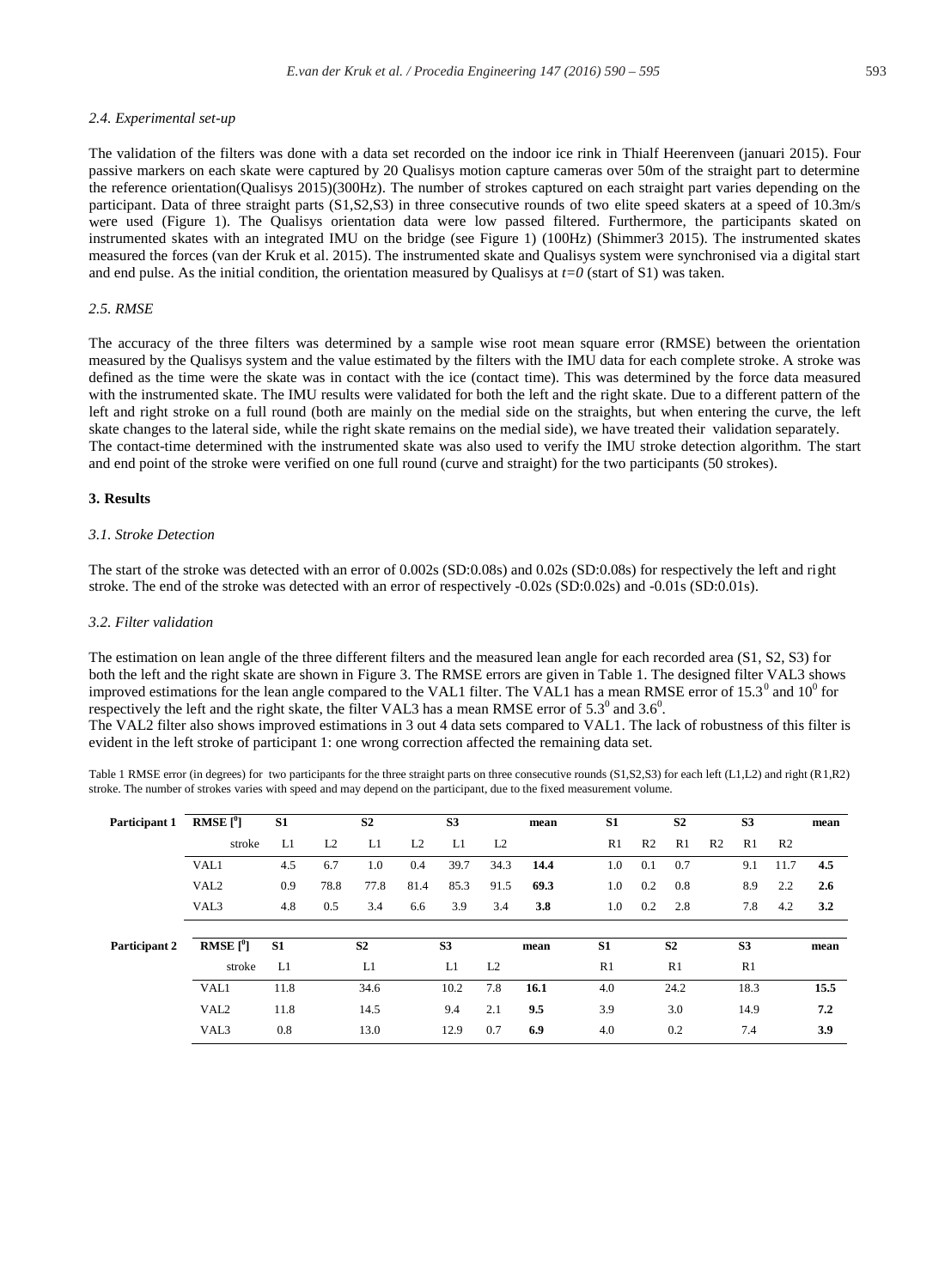

Figure 3 Measured lean angles with Qualisys (Reference) and the three ACFs (VAL1,VAL2,VAL3) for the three straight parts of the three consecutive rounds (S1,S2,S3) for participant 1. The grey areas indicate when the skate is in contact with the ice (measured via the instrumented skate).

#### **4. Discussion**

#### *4.1. Validation*

The VAL3 filter showed a remarkable improvement for the lean angle estimation in speed skating, compared to the standard VAL1 filter (Table 1). The question rises whether it would be accurate enough to provide (elite) speed skaters with real-time feedback on their orientation. While the exact relationship between the orientation and the performance is unknown, for now the variation within a subject can set the accuracy requirement for the lean angle. Figure 4 shows the lean angles of the two participants at several speeds measured by Qualisys. It illustrates that the lean angle varies in a range of  $9<sup>0</sup>$  within a subject. The mean RMSE found in this study for the VAL3 filter falls within this variation and therefore appears to be accurate enough to provide a skater with useful feedback. For real-time feedback however, the accuracy on stroke level is important. On this level, the VAL3 estimations showed RMSE values of the measured angle of about  $13<sup>0</sup>$  in two of the strokes. Both these strokes show increased noise in the gyroscope data, by which the wrong reset point was determined. These erroneous reset points can however be recognized as outliers and rejected in future use, when the individual repetitive motions are taken into account. Besides the direct feedback on lean angle, the orientation of the skate will be used in the determination of the direction of the push-off. Since the angle is then integrated into a rotation matrix, an error in lean angle will have impact on the global force estimation. Whether the found accuracy is then still valid remains a topic for future work.

#### *4.2. Application*

When providing skaters with feedback, it is important to decide on what would be an interesting variable for a skater to work with. Currently the exact relationship between lean angle and performance is unknown. However Yuki et al. showed that the lean angle of the skate on the straights increases with velocity(Yuki et al. 1996). This implies that skaters can be trained on increasing their angle. Furthermore, based on physics, we foresee that whenever the skate has a negative lean angle, the forces that are put on the skate by the skater, will be directed in the opposite direction of motion. It seems therefore plausible that this negative angle should be minimized. It is however unclear whether this would at all be possible and what its influence on the steer angle would be. With an IMU and the VAL3 filter we are able to investigate this on the ice rink.

The algorithm for stroke detection proved to be accurate in both the curves and the straight parts. With this the skater can be provided with feedback on, among other things, his stroke frequency, stroke length, contact time or double stance phase time. Furthermore, the algorithm provides classification of the strokes in either Straight part, Transition stroke or Curve. All of these variables can be of interest to a trainer or skater.